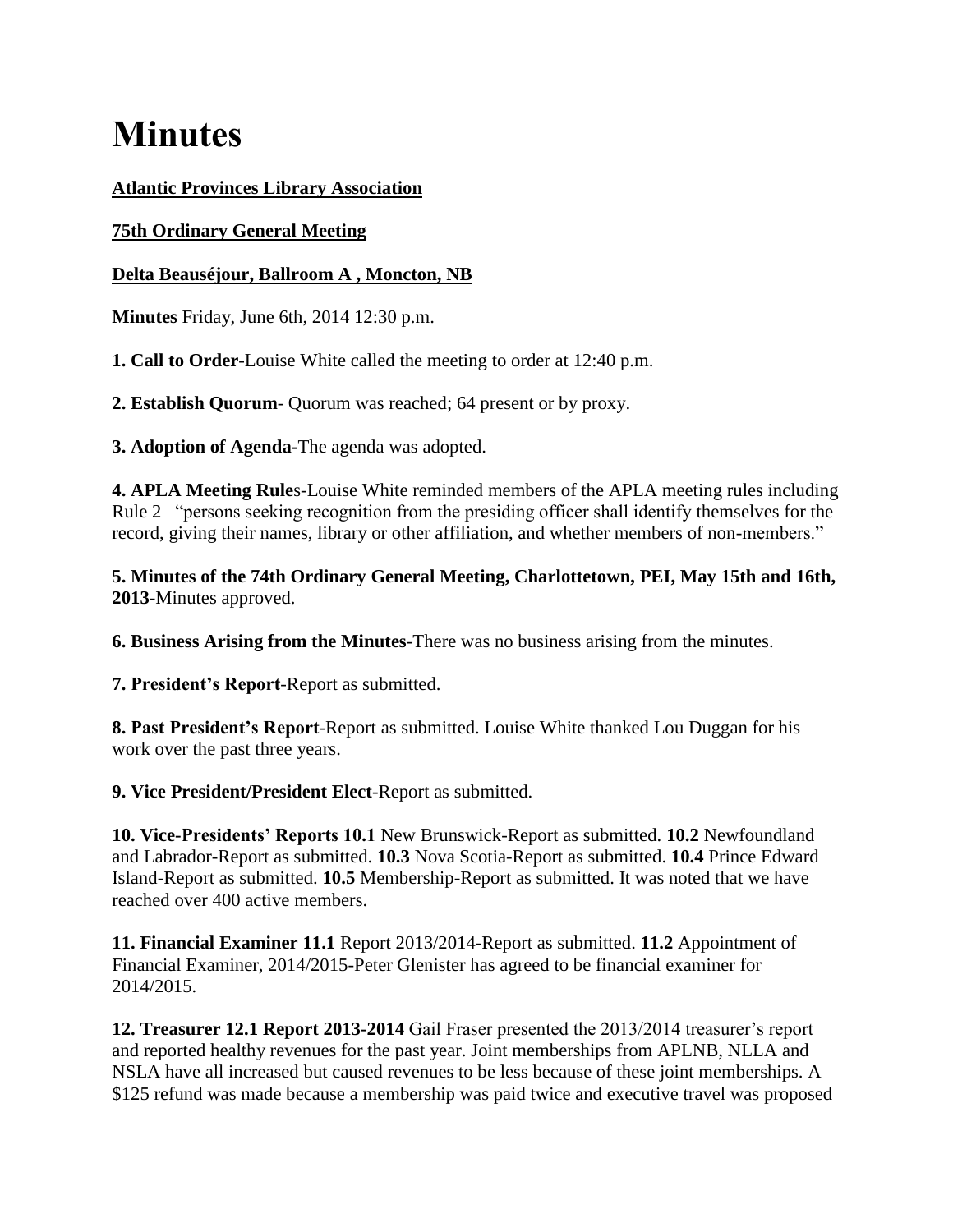to be slightly higher due to the President and Vice President/President elect being from Newfoundland and Labrador but the proposed amount was not spent. Gail Fraser also noted that although \$5000 was transferred to the Memorial Fund and voted upon at the winter executive meeting this goes counter to standing orders 3.09 and 3.15. No more monies will be transferred this fiscal year or until it is allowed based on the standing orders. The following correction was noted:

i. Correction-Registry of Joint Stocks should be \$36.30.

Lou Duggan moved that the treasurer's report be accepted with corrections; Bill Slauenwhite seconded. Motion carried. **12.2 Proposed Budget 2014/2015** -Louise White presented a balanced budget for 2014-2015. Louise noted that executive travel has increased to allow a second member of APLA executive to attend The Partnership meetings. Originally underwritten by OLA, the funding has been cut to one attendee. As there is benefit in allowing two members to attend; APLA will fund the second attendee. Mark Truitt moved the budget be accepted, Suzanne van den Hoogen seconded. Motion carried.

**13. Report of the APLA Bulletin Editors and Bulleting Management Board**-Report as submitted. Louise White thanked the editors for their work on the new layout.

**14. Finance Report**-Report as submitted.

**15. APLA Memorial Award**-Report as submitted.

**16. Carin Alma E. Somer's Scholarship**-Report as submitted. Lydia Thorne is this years' recipient.

**17. Communications Coordinator**-Report as submitted.

**18. Continuing Education**-Report as Submitted.

**19. Nominations and Elections**-The new executive members are Lynn Somers (Vice President/President Elect), Stan Orlov (Vice President Nova Scotia), and Patricia Doucette (Vice President Prince Edward Island) Thanks to Lou Duggan, Ann Barrett and Melissa Belvadi for their work over the past three years. Lou Duggan welcomed Corrine Gilroy (Bulletin co-editor), Laurinda Matheson (Communications Coordinator), Melissa Anez (webmaster), Jeannie Bail (Copyright representative) and Cate Carlye (EI representative).

**20. Interest Group Reports 20.1 Advocacy**-Report as submitted. **20.2 Education**-Report as submitted.

**21. Grow a Library**-Report as submitted.

**22. Revisions to Standing Orders**: **22.1** Standing Order 5.06 (Re: Bulletin Terms of Reference). Lou Duggan read the standing order and explained since The Bulletin is a purely electronic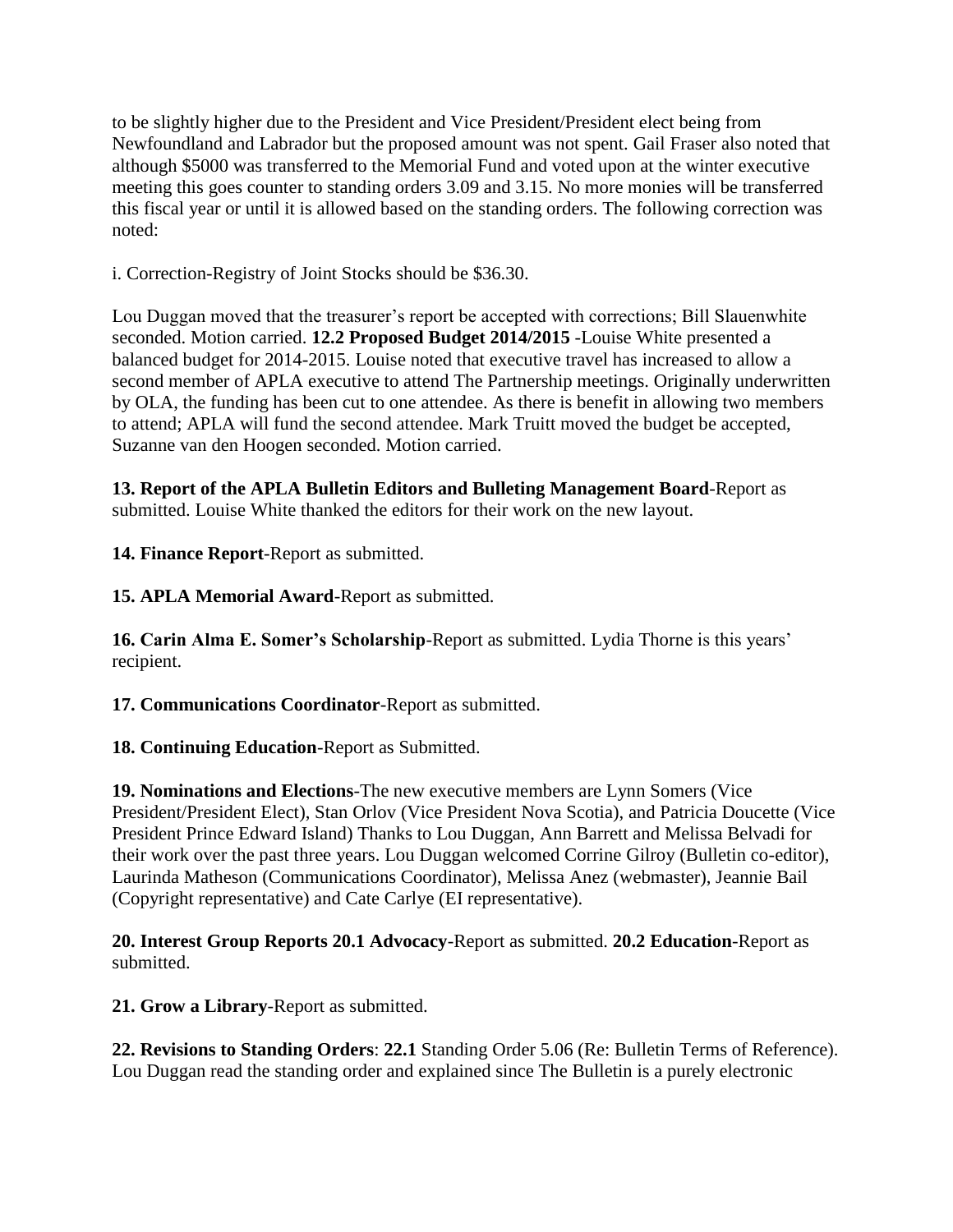document the need for adherence to budget limitations and advertising revenue is no longer needed.

#### **Recommended Change to Standing Order 5.06**

Membership: The conveners shall be the Co-Editors. The members shall be the Co-Editors of the Bulletin, Communications and Public Relations Committee Convenor(s) and the Provincial Vice-Presidents.

Terms of reference:

- to arrange for the publication of the APLA Bulletin with a special concern for:
- o promptness of publication
- o format
- o adequacy of distribution
- o adherence to budget limitations
- o development of advertising revenue
- to solicit material for inclusion in the APLA Bulletin

• to recommend to the Executive the appointment of the Co-Editors of the Bulletin with the terms being staggered so at least one Co-Editor has a year of experience and the

Bulletin Advertising Editor position is eliminated.

#### **Motion to strike the two sub-items indicated and the second part of the last Term of Reference**.

(The sub-items are vestiges of the print format of the *Bulletin*; the Advertising Editor position was eliminated)

Lou Duggan made a motion to pass, seconded by Peter Glenister. Motion passed.

**23. Archives**-Report as submitted. Changes to procedures manual will be made.

#### **24. Report of the CLA copyright representative**-Report as submitted.

**25. Games as the Library**-Report as submitted. French translation of all documents is currently underway.